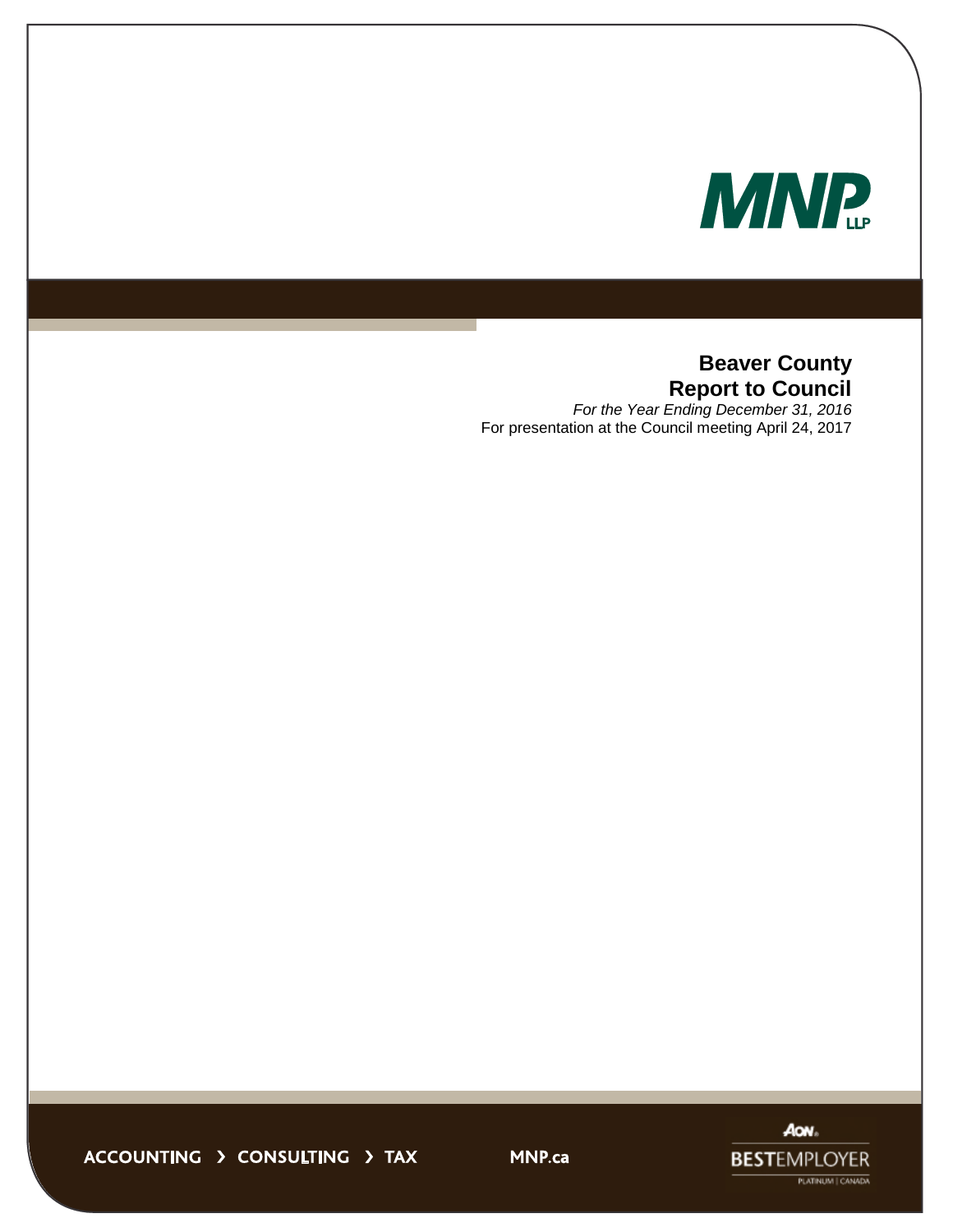

April 24, 2017

Members of Council of Beaver County

Dear Ladies and Gentlemen:

We are pleased to submit to you this report for discussion of our audit of the financial statements of Beaver County (the "County") as at December 31, 2016 and for the year then ended. In this report we cover those significant matters which, in our opinion, you should be aware of as members of Council.

We have completed our audit of the financial statements of the County which has been carried out in accordance with Canadian generally accepted auditing standards.

Unless unforeseen complications arise, our Audit Report will provide an unqualified opinion to the Reeve and Council of the County.

This report is intended solely for the information and use of Council and management and should not be distributed to or used by any other parties than these specified parties.

The matters raised in this and other reports that will flow from the audit are only those which have come to our attention arising from or relevant to our audit that we believe need to be brought to your attention. They are not a comprehensive record of all the matters arising, and in particular we cannot be held responsible for reporting all risks in your business or all control weaknesses. This report has been prepared solely for your use and should not be quoted in whole or in part without our prior written consent. No responsibility to any third party is accepted as the report has not been prepared for, and is not intended for, any other purpose.

We would like to express our appreciation for the excellent cooperation we have received from management and employees with whom we worked.

We appreciate having the opportunity to meet with you and to respond to any questions you may have about our audit, and to discuss any other matters that may be of interest to you.

Sincerely,

 $MNP$ LLP

**Chartered Professional Accountants**

MA/pa



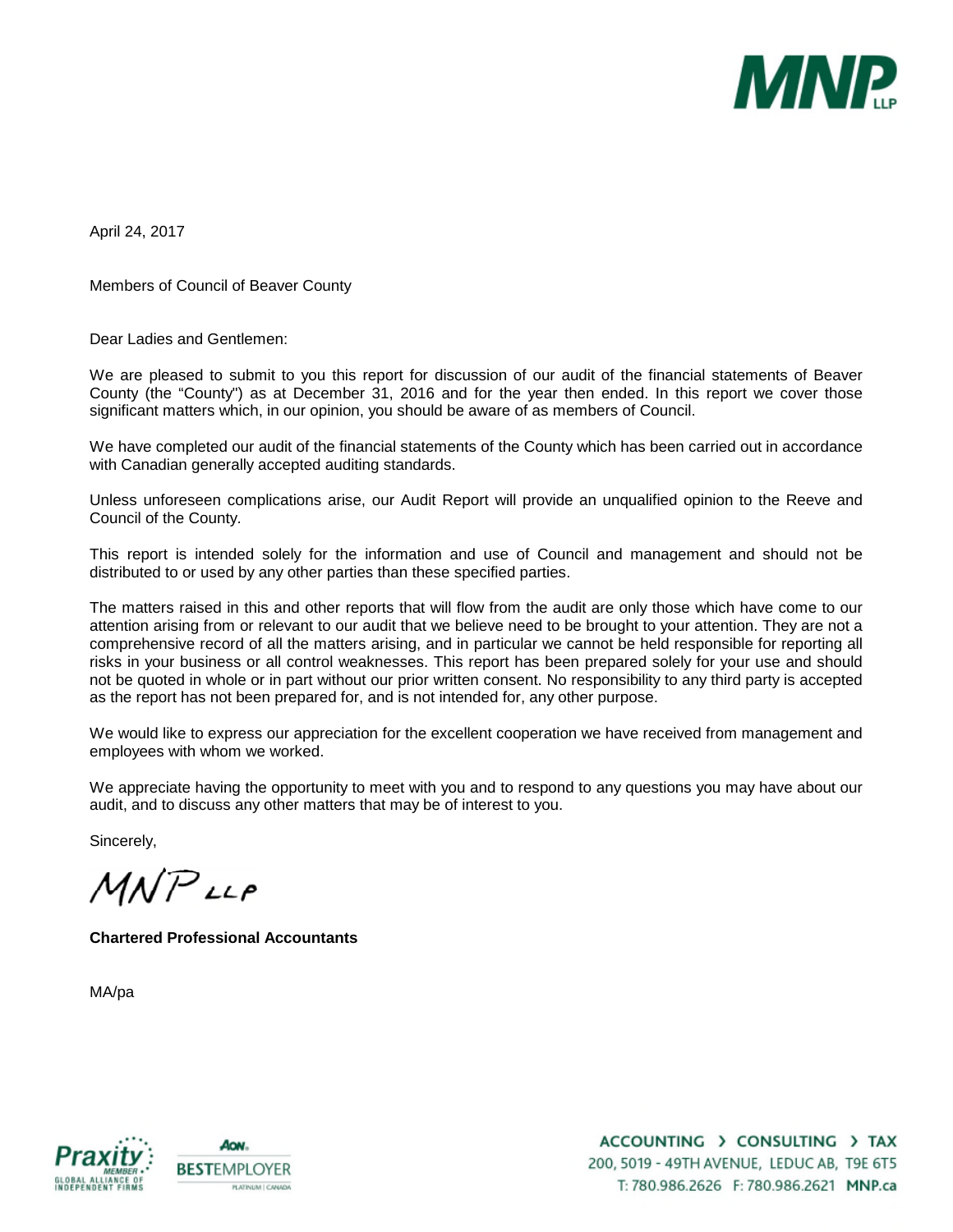## **CONTENTS**

| IDENTIFIED OR SUSPECTED NON-COMPLIANCE WITH LAWS AND REGULATIONS 2 |  |
|--------------------------------------------------------------------|--|
|                                                                    |  |
|                                                                    |  |
|                                                                    |  |
|                                                                    |  |
|                                                                    |  |
|                                                                    |  |
|                                                                    |  |
|                                                                    |  |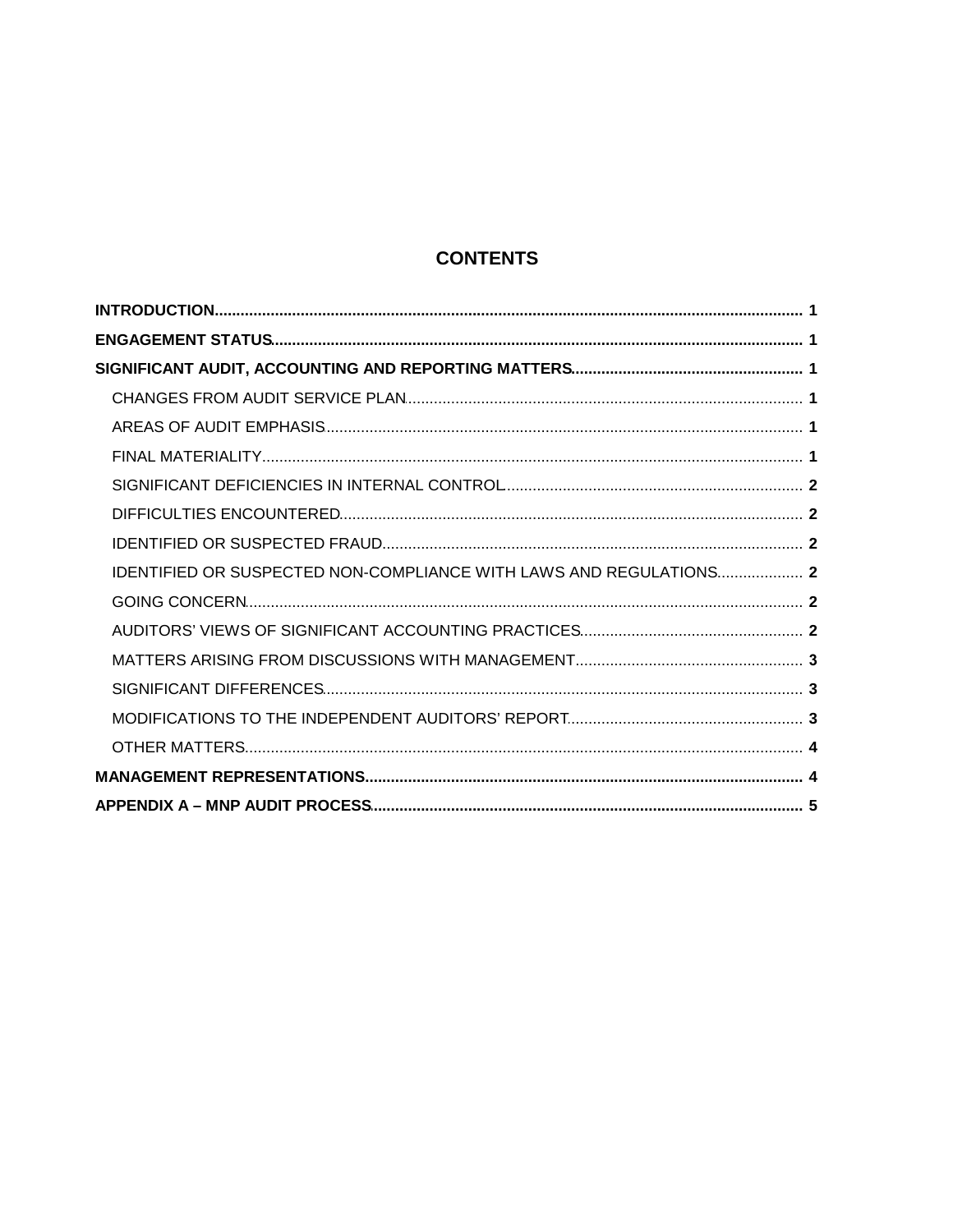## **INTRODUCTION**

As auditors, we report to the Reeve and Council on the results of our examination of the financial statements of Beaver County (the "County") as at and for the year ended December 31, 2016. The purpose of this Audit Findings Report is to assist you, as members of Council, in your review of the results of our audit. To facilitate in your understanding of our findings, Appendix A to this report summarizes our audit process.

Our report will discuss the status of our engagement, as well as communicate to you significant audit, accounting and reporting matters arising from our procedures. We hope that this report is of assistance to you, and we look forward to discussing our findings and answering your questions.

## **ENGAGEMENT STATUS**

We have completed our audit of the financial statements of the County and are prepared to sign our Auditors' Report subsequent to completion of the following procedures:

- . Receipt of the signed management representation letter;
- . Discussion of subsequent events with Council;
- The Council's review and approval of the financial statements.

We expect to have the above procedures completed and to release our Audit Report on April 24, 2017. Our draft report will provide an unqualified opinion.

## **SIGNIFICANT AUDIT, ACCOUNTING AND REPORTING MATTERS**

## **CHANGES FROM AUDIT SERVICE PLAN**

There were no deviations from the Audit Service Plan previously presented to you.

## **AREAS OF AUDIT EMPHASIS**

The following lists the key areas of our audit emphasis for your County:

- Deferred revenue contributions received are subject to restrictions imposed by the contributors and can only be recognized when expenditures related to the restricted use have been incurred. We traced to supporting documentation to ensure that revenue items were properly recorded and that deferred revenue was complete;
- Tangible capital assets there are significant transactions involved in TCA's. We vouched significant additions and disposals for the year and tested appropriate expense accounts to ensure that classification between expense and capital was correct; and
- Gravel inventory there is significant management estimate regarding gravel inventory and reclamation. We used engineering reports to verify gravel quantity.

## **FINAL MATERIALITY**

Materiality is a concept used to assess the significance of misstatements or omissions that are identified during the audit and is used to determine the level of audit testing that is carried out. The scope of our audit work is tailored to reflect the relative size of operations of the County, and is affected by our assessment of materiality and audit risk.

Final materiality used for our audit was \$735,000 for December 31, 2016.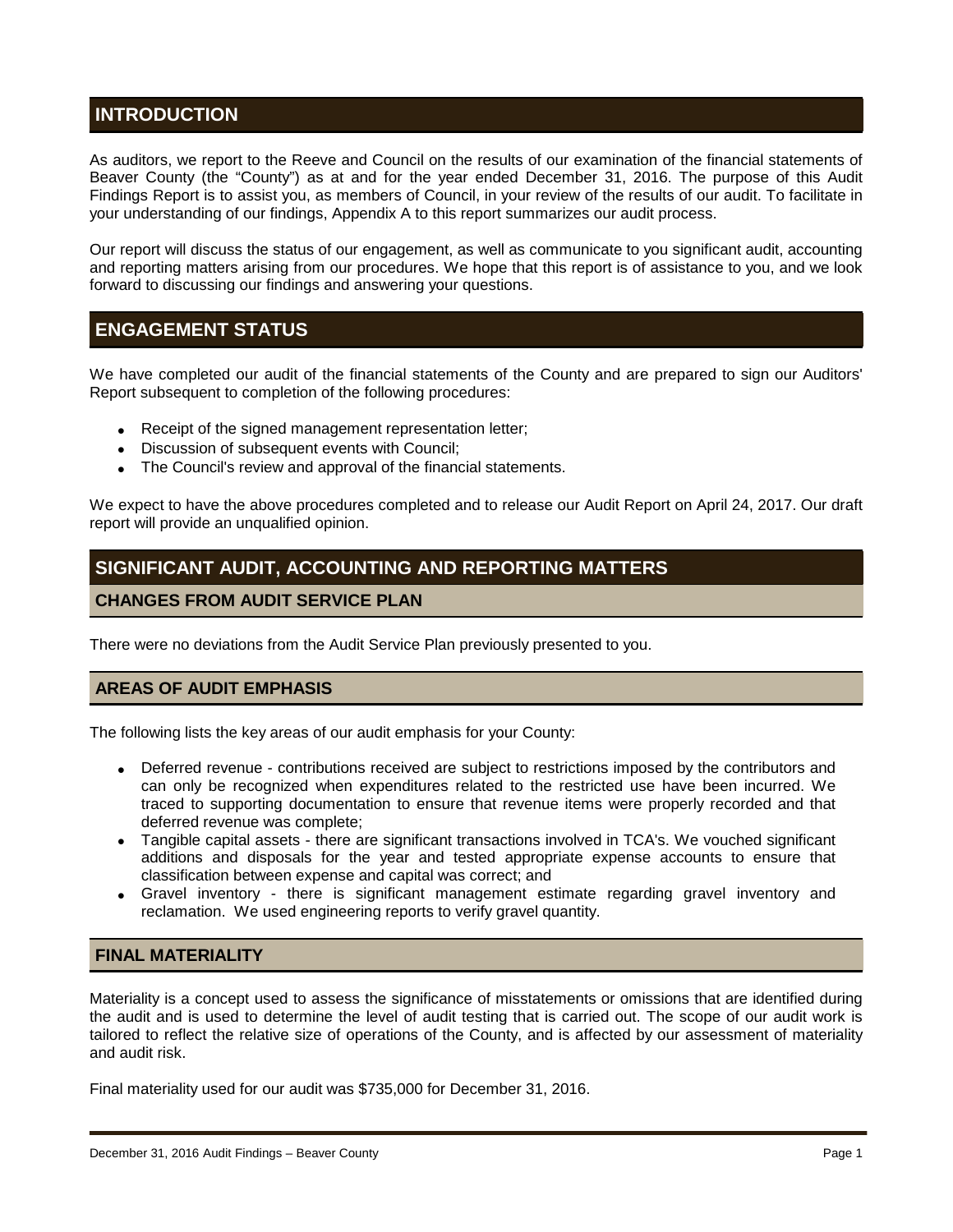## **SIGNIFICANT DEFICIENCIES IN INTERNAL CONTROL**

Our audit process focuses on understanding the controls utilized in management's reporting systems to the extent necessary to identify overall and specific financial reporting risks. This risk assessment allows us to concentrate our audit procedures on high risk areas and, where possible, place reliance on controls within the financial reporting system to reduce the extent of our testing.

It is important to note that our assessment was not, nor was it intended to be, sufficient to comment or conclude on the sufficiency of internal controls.

We are required under Canadian generally accepted auditing standards to communicate all significant deficiencies identified during an audit to Council on a timely basis. However, we may not be aware of all significant deficiencies that do, in fact, exist.

While our review of controls was not sufficient to express an opinion as to their effectiveness or efficiency, no significant deficiencies in internal control have come to our attention.

## **DIFFICULTIES ENCOUNTERED**

No significant limitations were placed on the scope or timing of our audit.

### **IDENTIFIED OR SUSPECTED FRAUD**

Due to the inherent limitations of an audit and the nature of fraud, including attempts at concealment through forgery or collusion, an audit conducted in accordance with Canadian generally accepted auditing standards cannot be relied upon to detect fraud.

While our audit cannot be relied upon to detect all instances of fraud, no incidents of fraud, or suspected fraud, came to our attention in the course of our audit.

#### **IDENTIFIED OR SUSPECTED NON-COMPLIANCE WITH LAWS AND REGULATIONS**

Nothing has come to our attention that would suggest any non-compliance with laws and regulations that would have a material effect on the financial statements.

#### **GOING CONCERN**

We have not identified any material uncertainties related to events or conditions that may cast significant doubt on the County's ability to continue as a going concern.

We are of the opinion that the going concern assumption is appropriate in preparation of the financial statements.

## **AUDITORS' VIEWS OF SIGNIFICANT ACCOUNTING PRACTICES**

The application of Canadian public sector accounting standards allows and requires the County to make accounting estimates and judgments regarding accounting policies and financial statement disclosures.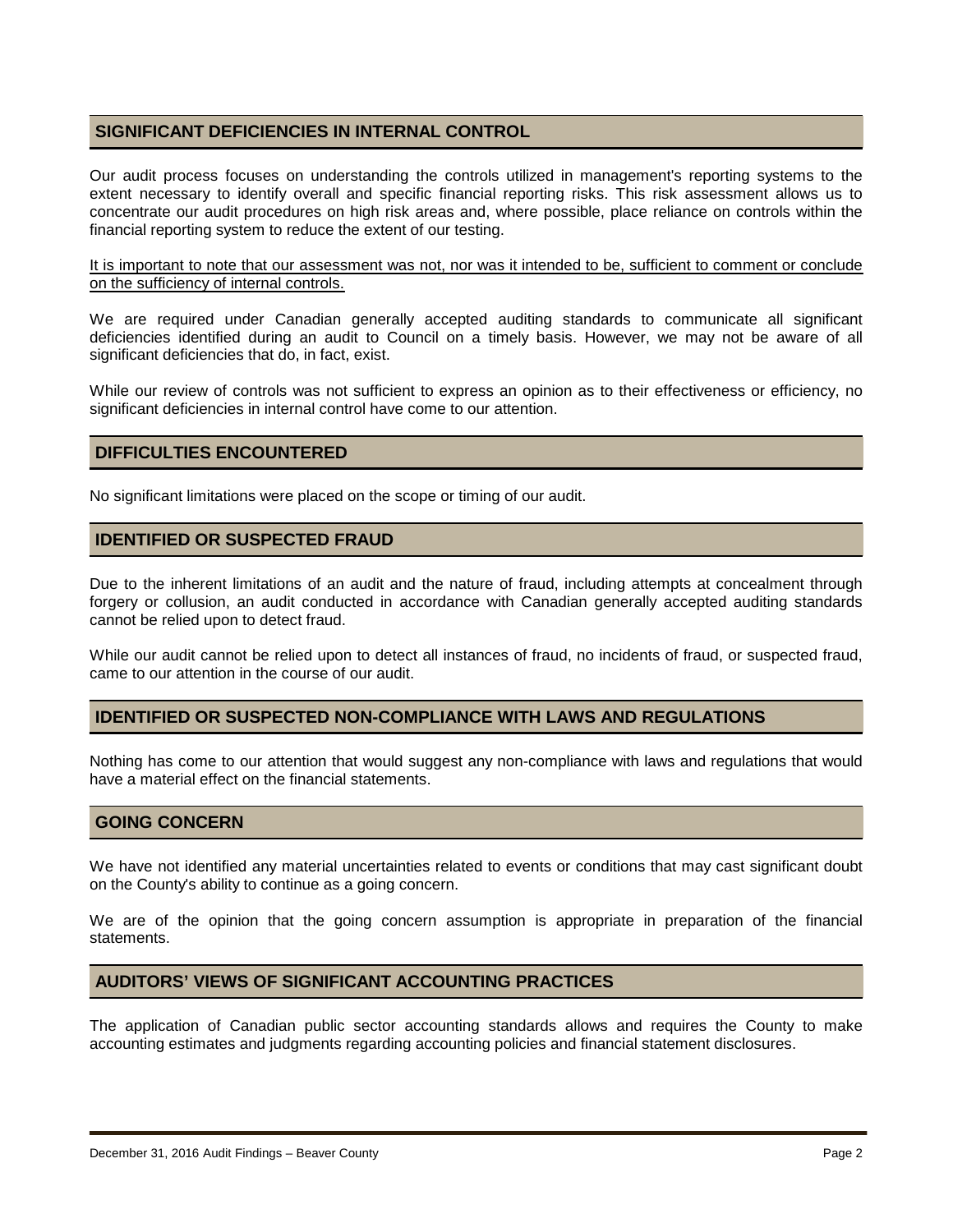As auditors, we are uniquely positioned to provide open and objective feedback regarding your County's accounting practices, and have noted the following items during the course of our audit that we wish to bring to your attention.

#### *Accounting Policies*

• The accounting policies used by the County are appropriate and have been consistently applied.

### *Accounting Estimates*

The preparation of the financial statements is subject to significant accounting estimates made by management. All significant management estimates were reviewed for the current period and no material differences were noted.

#### **The following is a summary of significant management estimates and provisions:**

- Reclamation liability the reclamation liability is an estimated cost to bring the gravel pit site back to its original condition prior to mining.
- Allowance for doubtful accounts accounts receivable are stated after evaluation as to their collectibility.
- Amortization period of tangible capital assets amortized over the estimated useful life of the respective assets.

#### *Financial Statement Disclosures*

The disclosures made in the notes to the financial statements appear clear, neutral and consistent with our understanding of the entity and the amounts presented in the financial statements.

## **MATTERS ARISING FROM DISCUSSIONS WITH MANAGEMENT**

We would like to formally acknowledge the cooperation and assistance we received from the management and staff of the County.

There were no significant matters discussed, or subject to correspondence, with management that in our judgment need be brought to your attention.

## **SIGNIFICANT DIFFERENCES**

#### *Significant adjusted differences*

A full list of adjusted differences is available upon request.

#### *Unadjusted differences*

No significant differences were proposed to management with respect to the December 31, 2016 financial statements.

## **MODIFICATIONS TO THE INDEPENDENT AUDITORS' REPORT**

As discussed earlier, our independent auditors' report will provide an unqualified opinion to the Reeve and Council.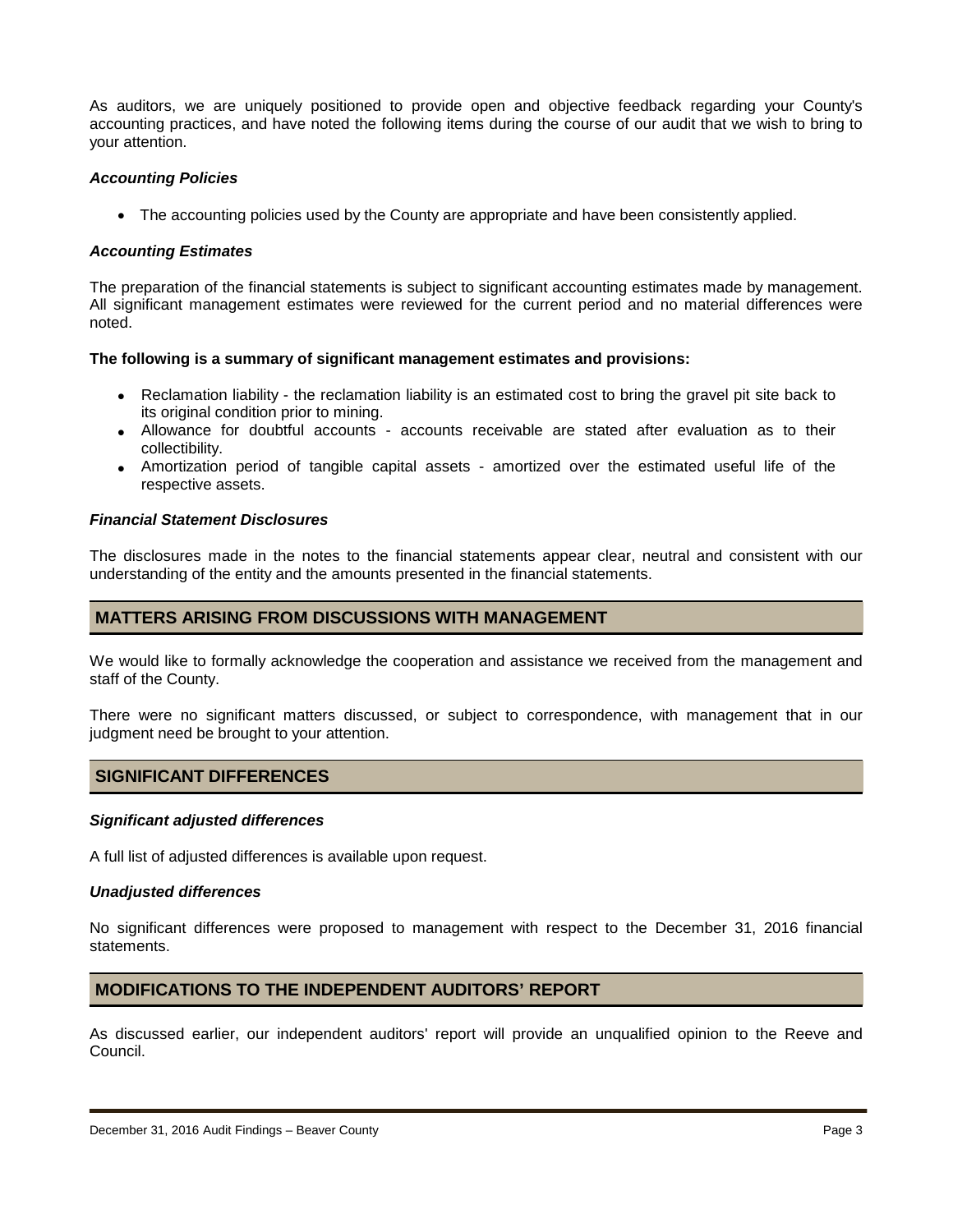## **OTHER MATTERS**

Amorization is shown as a separate line item on the statement of operations as a department. This is not consistent with PSAB guidelines however this classification error is not significant to the financial statements as a whole. Amortization is not budgeted for in the County which means the overall surplus between budget and actual will show a large variance.

## **MANAGEMENT REPRESENTATIONS**

We have requested certain written representations from management, which represent a confirmation of certain oral representations given to us during the course of our audit.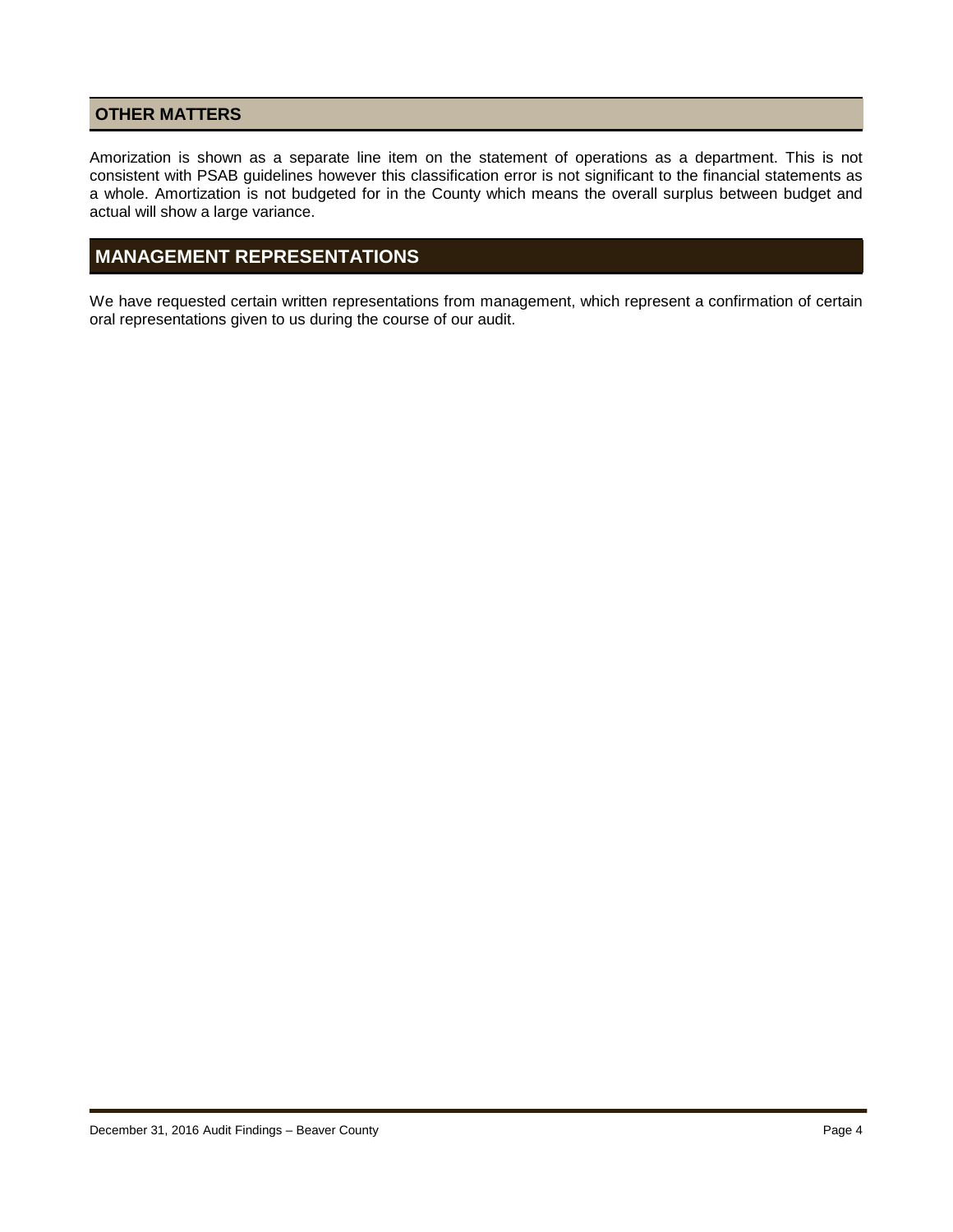## **APPENDIX A – MNP Audit Process**

Our audit was carried out in accordance with Canadian generally accepted auditing standards, and included a review of all significant accounting and management reporting systems, with each material year end balance, key transaction and other events considered significant to the financial statements considered separately.

Our audit process focused on understanding the controls utilized in management's reporting systems to the extent necessary to identify overall and specific financial reporting risks. This risk assessment enabled us to concentrate our audit procedures on the areas where differences were most likely to arise. Where possible, reliance was placed on the controls within these systems to reduce the extent of our testing of transactions and year-end balances. Our assessment was not, nor was it intended to be, sufficient to conclude on the effectiveness or efficiency of internal controls.

During the course of our audit, we have:

- Examined, on a test basis, evidence supporting the amounts and disclosures in the financial statements;
- Assessed the accounting principles used and significant estimates made by management;
- Obtained an understanding of the County and its environment, including management's internal controls (regardless of whether we relied on them for the purpose of the audit), sufficient to identify and assess the risks of material misstatement of the financial statements and to design and perform audit procedures;
- Reviewed and assessed those accounting systems deemed necessary to support our audit opinion;
- Evaluated the overall financial statement presentation;
- Performed a subsequent events review with management;
- Reviewed and assessed the status of contingencies, commitments and guarantees;
- Reviewed and assessed exposure to environmental liabilities.

We have obtained written representations from management, included as additional materials following this report, in order to confirm oral representations given to us and reduce the possibility of misunderstanding. Specifically, we have obtained written confirmation of significant representations provided on matters that are:

- Directly related to items that are material, either individually or in the aggregate, to the financial statements;
- Not directly related to items that are material to the financial statements, but are significant, either individually or in the aggregate, to the engagement; and
- Matters relevant to management judgments or estimates that are material, either individually or in the aggregate, to the financial statements.